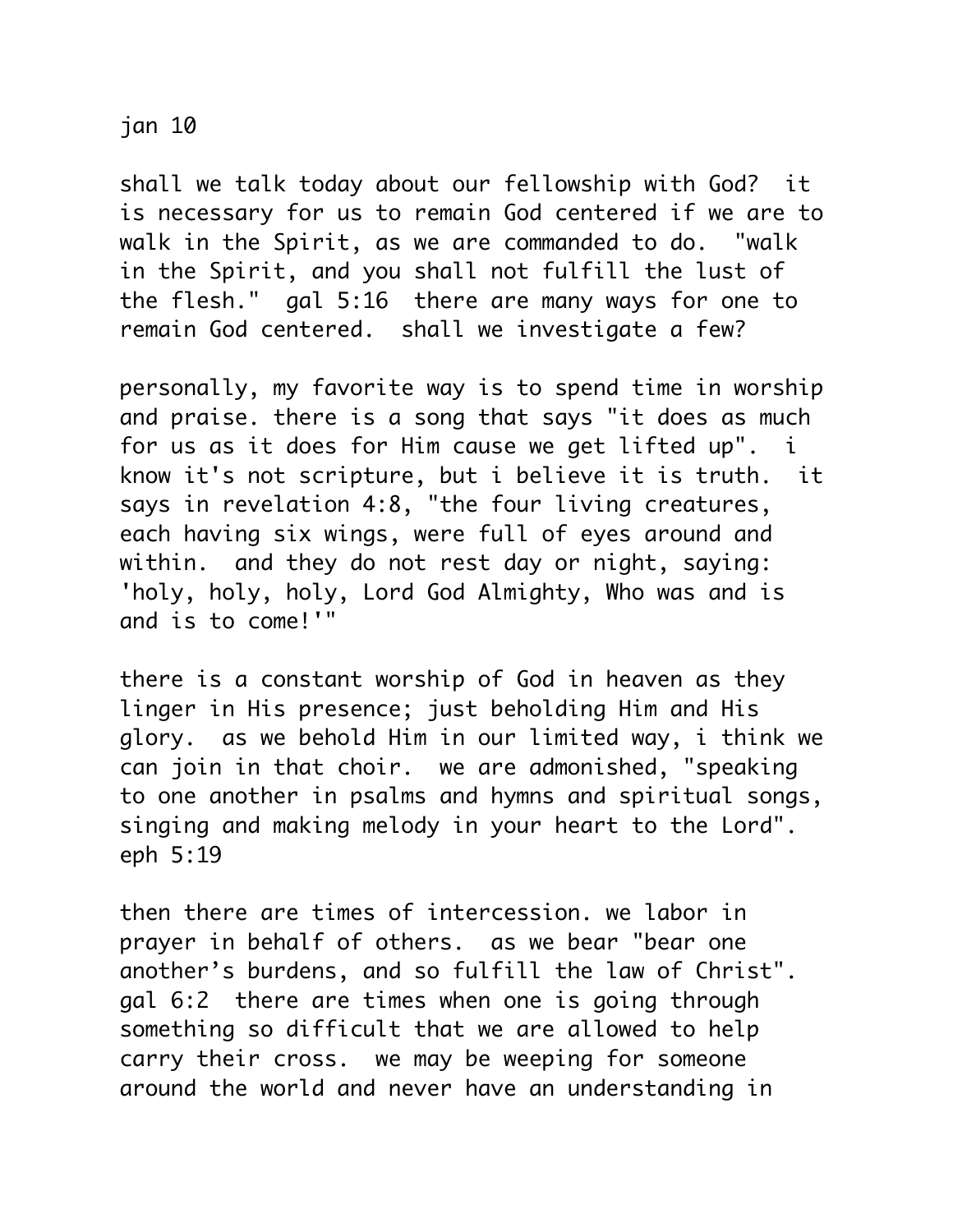this life. have you been awakened to pray? respond.

there are times when we bring our petitions before the Lord. we are told in luke 18 about the widow who wore down the judge with her constant badgering. "and shall God not avenge His own elect who cry out day and night to Him, though He bears long with them?" luke 18:7 we do not pray in unbelief because the answer did not come when or as we expected. in faith we persist and in faith we believe, "the Lord will perfect that which concerns me". psalm 138:8

we may also come to the Lord in times of fellowship. have you ever just talked to the Lord. not about your wants or needs, just about things going on. have a conversation with Him as with a friend. have you ever bothered to ask God what was on His mind? did you ask Him to share it with you? and perhaps that brings us to the final thing i want to mention on prayer.

just be quite before the Lord. in other words, "be still, and know that I am God". psalm 46:10 this is not a time when your mind is vacant of thought. it's where all your thought is directed at Him. it a time of exploring the wonders of His person. a time of knowing where we are in comparison. a time of realizing the great love that emanates from Him.

yet prayer can often seem dry and tedious. the enemy will try to fill your mind with all sorts of thoughts and distractions. i am reminded of a couple stanzas from a poem.

Ah dearest Lord! I cannot pray,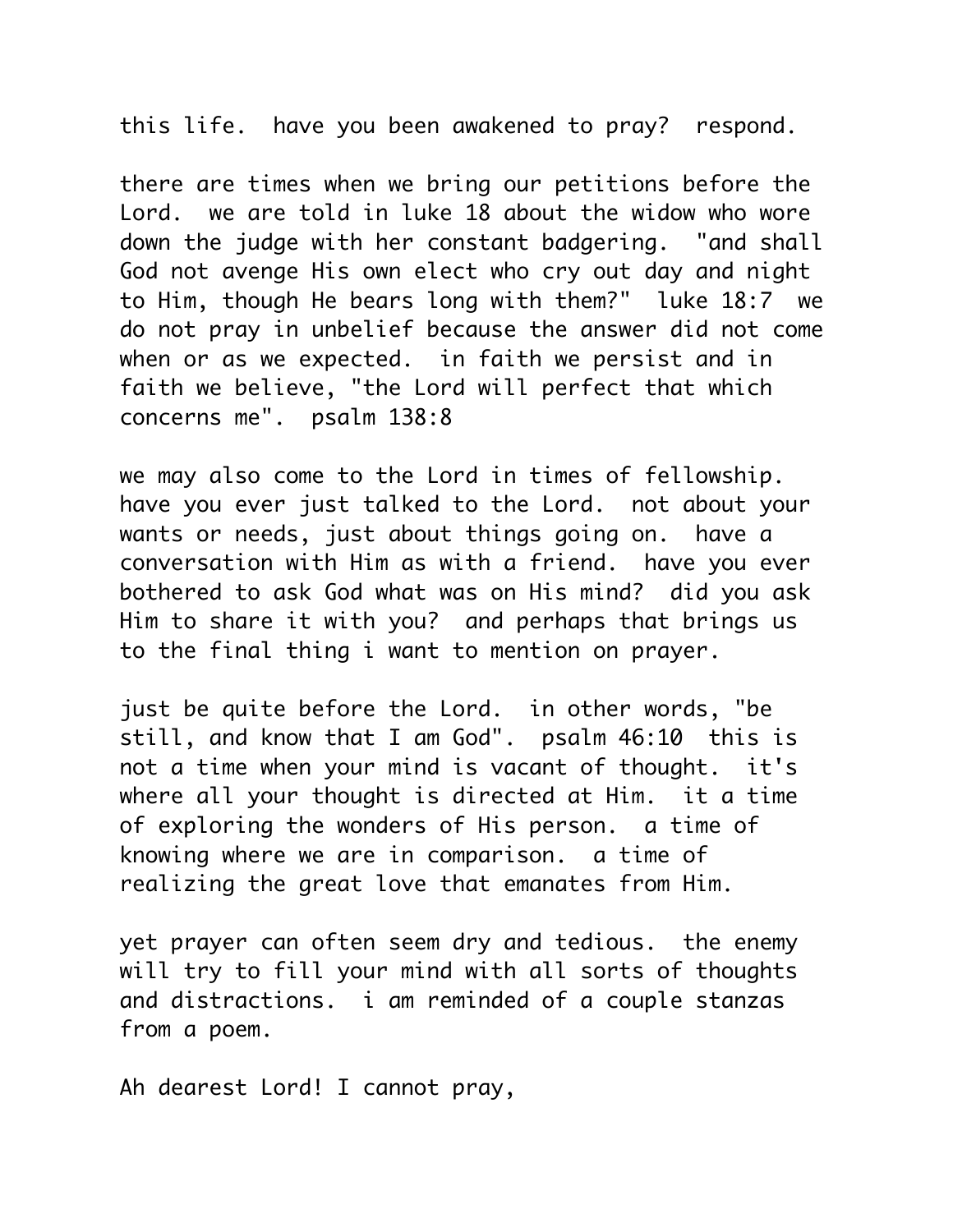My fancy is not free; Unmannerly distractions come, And force my thoughts from Thee.

Sweet Jesus! teach me how to prize These tedious hours when I, Foolish and mute before Thy Face, In helpless worship lie.

Prayer was not meant for luxury, Or selfish pastime sweet; It is the prostrate creature's place At his Creator's Feet.

so i urge you to remain persistent in your endeavor. time and persistence will soon not only make this a cherished and sought for time, but a necessary one to walk in His understanding and power.

He wants us to be one with Him, even as the Son was. i believe there is a time coming such as the world has never known. scripture says the Spirit was given to Jesus without measure. will it be given to us without measure also? that i do not know. i do know what scripture says. "for whom He foreknew, He also predestined to be conformed to the image of His Son, that He might be the firstborn among many brethren." rom 8:29 i also know we can do nothing unless we abide in Him.

we must be practiced and conditioned to hear His "clarion call". as we lay aside the things which bind us to this world, let us "be transformed by the renewing of your mind, that you may prove what is that